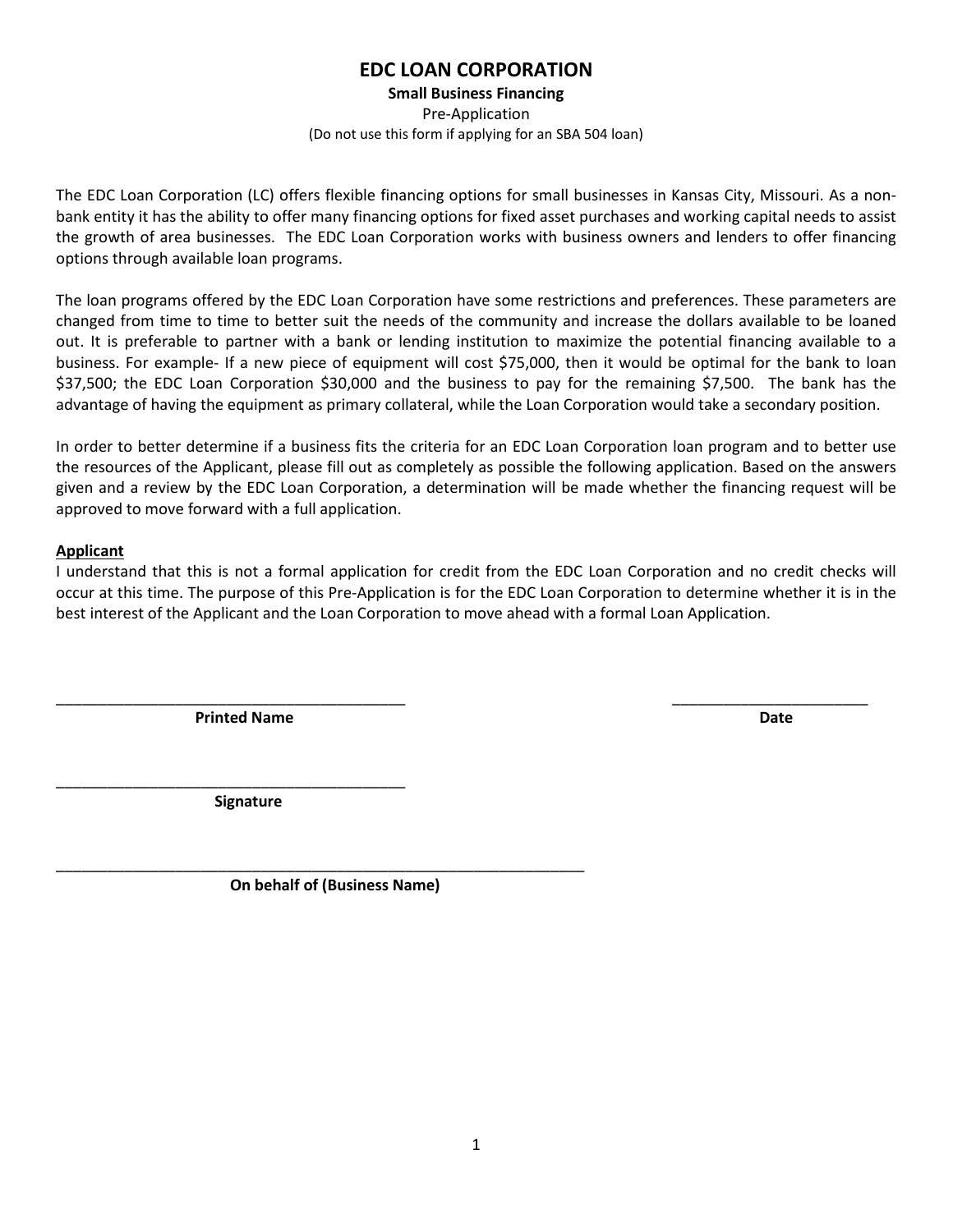## **EDC LOAN CORPORATION**

**Small Business Financing** Pre-Application (Do not use this form if applying for an SBA 504 loan)

| <b>Mailing Address:</b>                                                               |
|---------------------------------------------------------------------------------------|
|                                                                                       |
|                                                                                       |
|                                                                                       |
|                                                                                       |
|                                                                                       |
|                                                                                       |
|                                                                                       |
|                                                                                       |
|                                                                                       |
|                                                                                       |
|                                                                                       |
|                                                                                       |
|                                                                                       |
|                                                                                       |
|                                                                                       |
|                                                                                       |
|                                                                                       |
| Will any jobs be retained as a result of new financing? If yes, how many? ___________ |